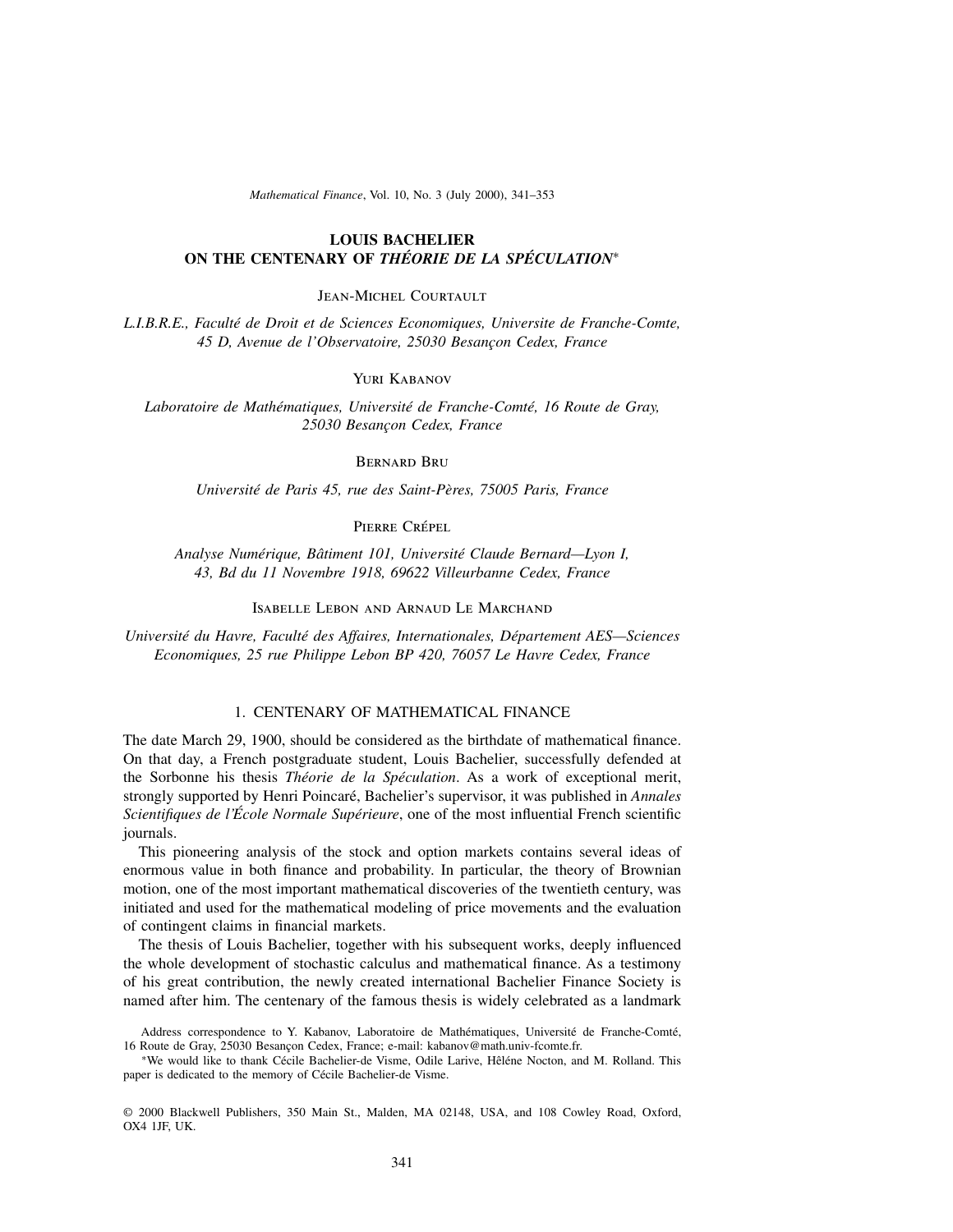event in the history of modern science. On this occasion we present to the readers' attention a brief account of our research on Louis Bachelier.In spite of his remarkable contributions, he remained in obscurity for decades—one of the most mysterious figures in mathematics of the twentieth century, about whom only a few facts could be found in the literature.Recently there has been enormous public interest in his scientific biography, resulting from the amazingly fast development of mathematical finance in the last two decades and a deeper understanding of the fundamental role of Brownian motion.

We believe that our short note brings some new light on Louis Bachelier, as a person, a mathematician, and a philosopher.

| Louis Jean-Baptiste Alphonse Bachelier is born in Le Havre     |
|----------------------------------------------------------------|
| Graduates from secondary school at Caen                        |
| Father's death                                                 |
| Mother's death                                                 |
| Bachelier is the head of Bachelier fils                        |
| Military service                                               |
| Student at Sorbonne                                            |
| Bachelor in sciences at Sorbonne                               |
| Certificate in mathematical physics                            |
| Bachelier defends his thesis, Théorie de la Spéculation        |
| Free lecturer at Sorbonne                                      |
| Publication of <i>Calcul des Probabilités</i>                  |
| Publication of Le Jeu, la Chance et le Hasard                  |
| Drafted as a private in the French army                        |
| Back from the army                                             |
| A member of the French Mathematical Society                    |
| Assistant professor in Besançon                                |
| Marries Augustine Jeanne Maillot; she died soon                |
| Assistant professor in Dijon                                   |
| Associate professor in Rennes                                  |
| Blackballed in Dijon                                           |
| Professor in Besançon                                          |
| <b>Professor Emeritus</b>                                      |
| Retirement                                                     |
| The last publication                                           |
| Louis Bachelier dies in Saint-Servan-sur-Mer; and is buried in |
| Sanvic near Le Havre                                           |
| The Bachelier Finance Society is founded                       |
|                                                                |

## 2.BACHELIER'S EARLY YEARS

Louis Bachelier was born into a respected bourgeois family known in Le Havre for its cultural and social traditions. His father, Alphonse Bachelier, was not only a wine merchant but also the vice-consul of Venezuela at Le Havre and an amateur scientist.His mother, Cecile Fort-Meu, was a banker's daughter; his grandfather, an important person in the financial business, was known also as the author of poetry books.Unfortunately, just after Louis graduated from the secondary school at Caen, earning the French bachelor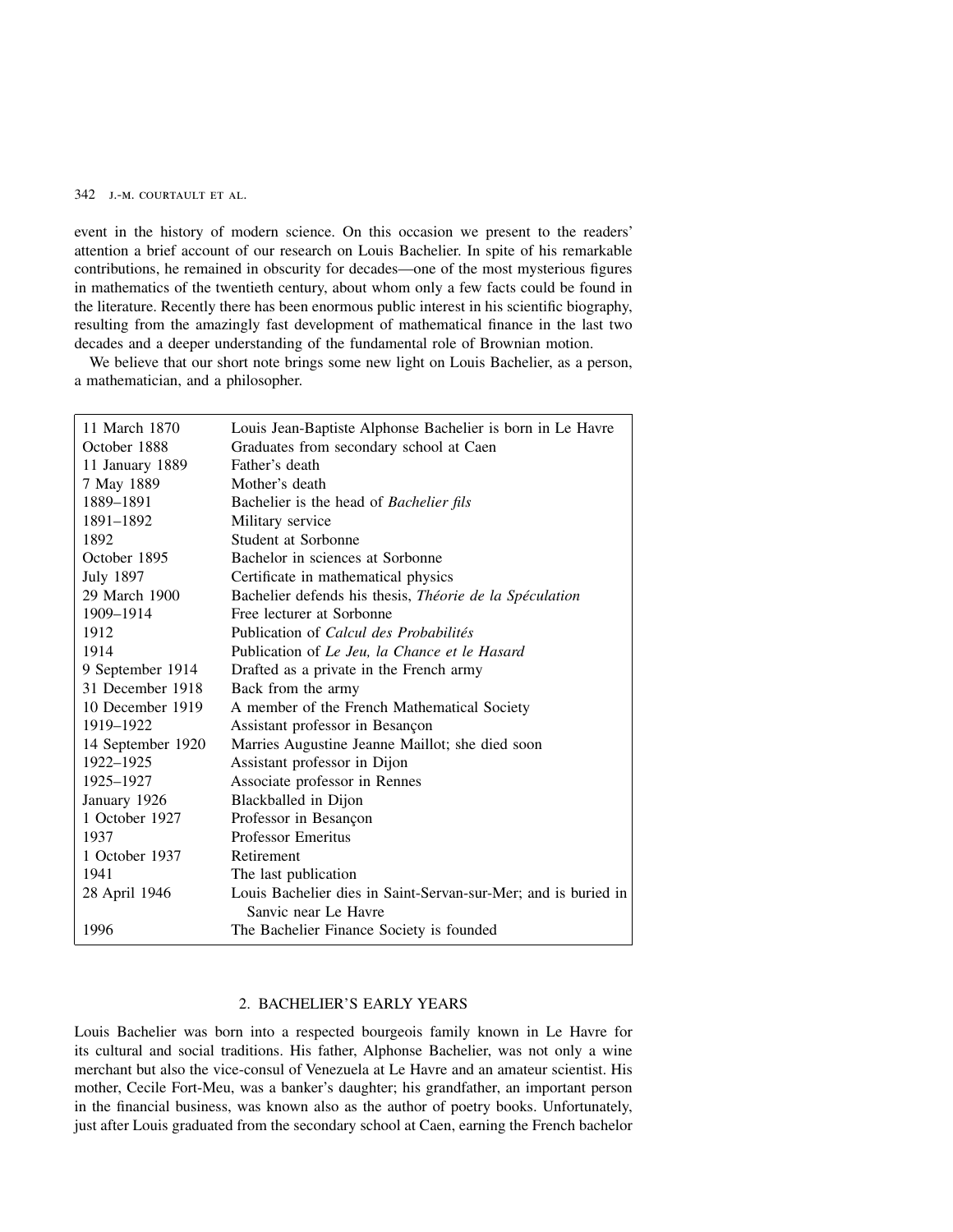degree *baccalauréat es sciences*, his parents died and he had to interrupt his studies to continue his father's business and take care of his sister and three-year-old brother.

This dramatic event had far-reaching consequences for his academic career; in particular, they explain why Bachelier did not follow any *grande école* with the French scientific elite, a weak point in his curriculum. Nevertheless, as the head of the family enterprise (officially registered as *Bachelier fils*) he became acquainted with the world of financial markets, and one can find some hints of personal experiences in his works.

Military service soon followed, bringing further delay of his studies (an enormous handicap in a forming mathematician!). Finally, in 1892 Louis arrived in Paris to continue his university education at the Sorbonne. Scarce information is available about these years, though it is known that he followed lectures of Paul Appell, Joseph Boussinesq, and Henri Poincaré and that, apparently, he was not among the best students (his marks in mathematics in the 1895 register were largely below those of his classmates Langevin and Liénard). But in spite of the four-year interruption, Bachelier's development as a scientist was fast enough and he wrote his celebrated thesis, *Théorie de la Spéculation*, on the application of probability to stock markets.This was historically the first attempt to use advanced mathematics in finance and witnessed the introduction of Brownian motion.In accordance with the tradition of the era, he also defended a second thesis on a subject chosen by the faculty, namely, on mechanics of fluids.Its title may reflect Bachelier's educational background: Résistance d'une masse liquide indéfinie pourvue de frottements intérieurs, régis par les formules de Navier, aux petits mouvements variés de translation d'une sphère solide, immergée dans cette masse et adhérente à la couche fluide qui la touche.

# 3. THE THESIS AND POINCARÉ'S REPORT

The first part of Bachelier's thesis, *Théorie de la Spéculation*, contains a detailed description of products available at that time in the French stock market, such as forward contracts and options.Their specifications were quite different from the corresponding products in the American market (see comments in Cootner 1964); for example, all payments were related to a single date and one had no need to think about the discounting or change of numéraire. After financial preliminaries, Bachelier begins the mathematical modeling of stock price movements and formulates the principle that "the expectation of the speculator is zero." Obviously, he understands here by expectation the conditional expectation given the past information. In other words, he implicitly accepts as an axiom that the market evaluates assets using a martingale measure.The further hypothesis is that the price evolves as a continuous Markov process, homogeneous in time and space. Bachelier shows that the density of one-dimensional distributions of this process satisfies the relation known now as the Chapman–Kolmogorov equation and notes that the Gaussian density with the linearly increasing variance solves this equation.The question of the uniqueness is not discussed, but Bachelier provides some further arguments to confirm his conclusion. He arrives at the same law by considering the price process as a limit of random walks. Bachelier also observes that the family of distribution functions of the process satisfies the heat equation: the probability diffuses or "radiates."

The results in these dozen pages are spectacular, but this is not the end.The model is applied to calculate various option prices.Having in mind American and path-dependent options, Bachelier calculates the probability that the Brownian motion does not exceed a fixed level and finds the distribution of the supremum of the Brownian motion.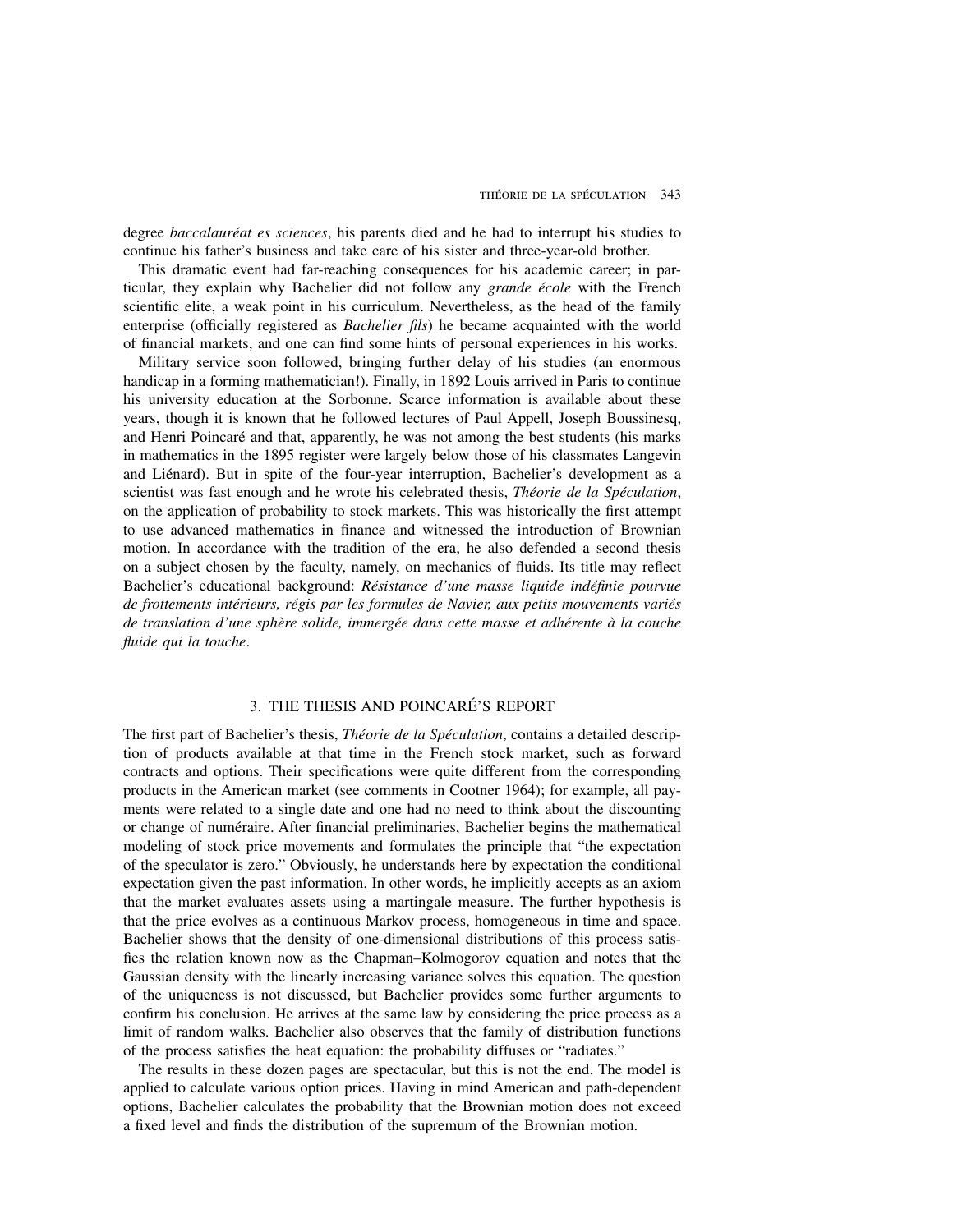One hundred years after the publication of the thesis it is quite easy to appreciate the importance of Bachelier's ideas.The thesis can be viewed as the origin of mathematical finance and of several important branches of stochastic calculus such as the theory of Brownian motion, Markov processes, diffusion processes, and even weak convergence in functional spaces.Of course, the reasoning was not rigorous but it was, on the intuitive level, basically correct.This is really astonishing, because at the beginning of the century the mathematical foundations of probability did not exist.A.Markov started his studies on what are now called Markov chains only in 1906, and the concept of conditional expectations with respect to an arbitrary random variable or  $\sigma$ -algebra was developed only in the 1930s.

Poincaré's report (signed also by P. Appell and J. Boussinesq) is a remarkable document showing that Bachelier's thesis was highly appreciated by the outstanding mathematician.We have included the full report as an Appendix to this paper.The report contains a deep analysis not only of the mathematical results but also an insight into market laws. In contrast to the legend that the evaluation note "*honorable*" means somehow that the examinators were skeptical about the thesis, it seems that it was the highest note which could be awarded for a thesis that was essentially outside mathematics and that had a number of arguments far from being rigorous.The excellent note was usually assigned to memoirs containing the solution to a challenging problem in a wellestablished mathematical discipline. In our opinion, the report shows clearly that Henri Poincaré was an extremely attentive and benevolent reader, and his mild criticism was positive.The expressed regret that Bachelier did not study in detail the discovered relationship of stochastic processes with equations in partial derivatives can be interpreted that he was really intrigued, seeing here further perspectives. Poincaré's report and the conclusion to publish the thesis in the most prestigious journal of that period contradict what some have labeled as "the disappointing note *honorable.*" One could guess that Bachelier was not awarded the note "très honorable" because of a weaker presentation of his second thesis (but the corresponding report of P.Appell is very positive: "Bachelier has a good command of works of M.Boussinesq on movements of a sphere in a fluid  $\dots$ ").

Needless to say, the innovative ideas of Bachelier were much above the prevailing level of existing financial theory.And they certainly were noticed.In the book by de Montessus (1908) containing several chapters on applications of probability to insurance, artillery, etc., an entire chapter is devoted to probabilistic methods in finance and based on Bachelier's thesis.

### 4.FURTHER STUDIES

Louis Bachelier remained quite active in the period from 1900 to 1914. He continued to develop the mathematical theory of diffusion processes in a series of papers published in reputed French journals.In his memoir of 1906 he defined new classes of stochastic processes, which are now called processes with independent increments and Markov processes, and he derived the distribution of the Ornstein–Uhlenbeck process (see Jacobsen 1996).His approach can be considered as the development of the theory of stochastic differential equations using the language and concepts of gambling.Two functions playing essential roles in the paper, "relative expectation" and "relative instability," can be identified with the drift and diffusion coefficients of the modern vocabulary.

We could not find any traces of his employment during the first decade. However, he quite regularly received scholarships to continue his studies.During the period 1909 to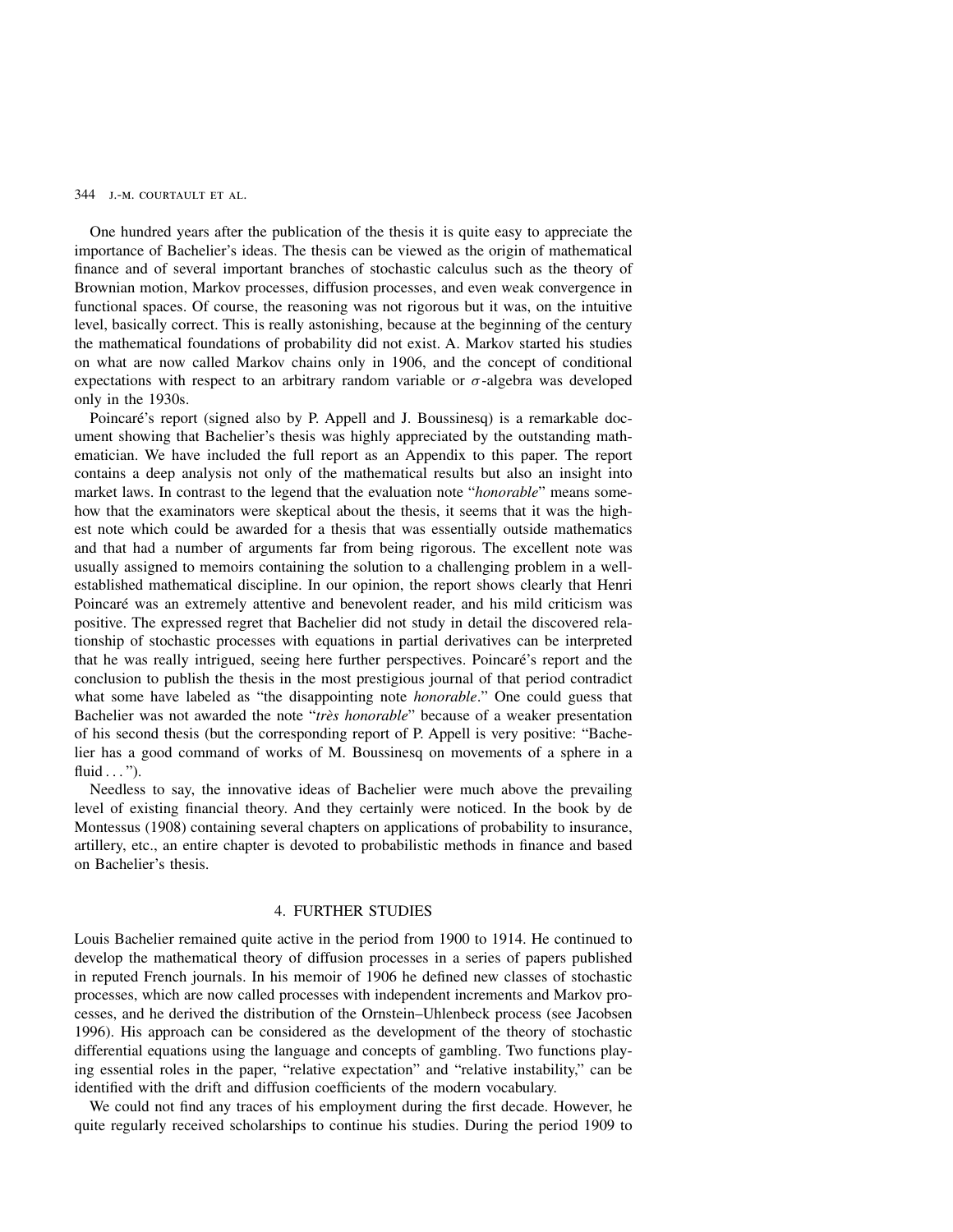1914 Bachelier gave lectures at Sorbonne as "free professor" (he was paid starting only from 1913). In particular, he gave the lecture course "Probability Calculus with Applications to Financial Operations and Analogies with Certain Questions from Physics."

Apparently, Bachelier was aware of the importance of his contributions. He wrote in his curriculum vitae ("Notice" of 1924) that his book *Calcul des Probabilités*, published in 1912, was the first that surpassed the great treatise by Laplace.The efforts to advertise his approach were not always successful; for example, the demand to get fundings for a monograph on his studies in probability was rejected because the committee considered that "the results in the suggested book are not essentially different from those published yet in the journal of M. Jordan and Annales Scientifiques de l'École Normale Supérieure." Nevertheless, in 1914 he published Le Jeu, la Chance et le Hasard, a book that had great public success: more than six thousand copies were sold.Bachelier considered that his principal achievement was the systematic use of the concept of continuity in probabilistic modeling: the continuous distributions are the fundamental objects correctly describing the very nature of many random phenomena and not just mathematical inventions simplifying a work with discrete distributions.

In 1914 the Council of the Paris University supported a move to make Bachelier's appointment permanent, but the war destroyed this plan.World War I began and Bachelier was drafted as a private; he served in the army until December 31, 1918. Subsequently, he obtained his first regular academic position, in Besançon, replacing professor C.-E. Traynard on leave.The return of Traynard in 1922 forced Bachelier to move to Dijon where he replaced R. Baire, and in 1925 he moved to Rennes. At last, in 1927 he was awarded his permanent professorship in Besançon where he worked until his retirement in 1937.

At the end of his academic career Bachelier published the résumés of his early works, trying to attract public attention to his work on the theory of Markov processes.The final chapter of his scientific career was a note in *Comptes-rendus de l'Académie des* Sciences of 1941 on distributions of functionals of Brownian motion. Remarkably, the importance of these results in mathematical finance—for instance, the pricing of barrier options—was revealed only relatively recently (see Geman and Yor 1996).

### 5.BLACKBALLED IN DIJON

One of the most dramatic events in Bachelier's life was his attempt to get a position in Dijon in  $1926<sup>1</sup>$  It was really a disgrace that the Council of the Faculty of Sciences classified him as the second candidate (after G.Cerf), a disgrace not because of the result but the pretext: Professor M.Gevrey blamed Bachelier for an error in the paper of 1913 readily confirmed by a letter of Paul Lévy, professor of École Polytechnique. Bachelier was furious. There exists a letter typed by him in which he exposes the details of this sad story:<sup>2</sup>

Due to a sequence of incredible circumstances... .I have found myself at the age of 56 in a situation worse than I had during the last six years; this is after twenty-six years with the doctor degree, five years of teaching as free professor at Sorbonne, and six years of official replacement of a full professor.My career happened to be blocked in a deplorable and extremely unfair way without a minor reproach which could be given to me.

<sup>&</sup>lt;sup>1</sup> Not in Geneva in 1927 as was claimed in Bernstein (1992).

<sup>&</sup>lt;sup>2</sup> Translated by Yuri Kabanov, this letter is held at the Bibliothique de l'Institut Henri Poincaré, Document 058.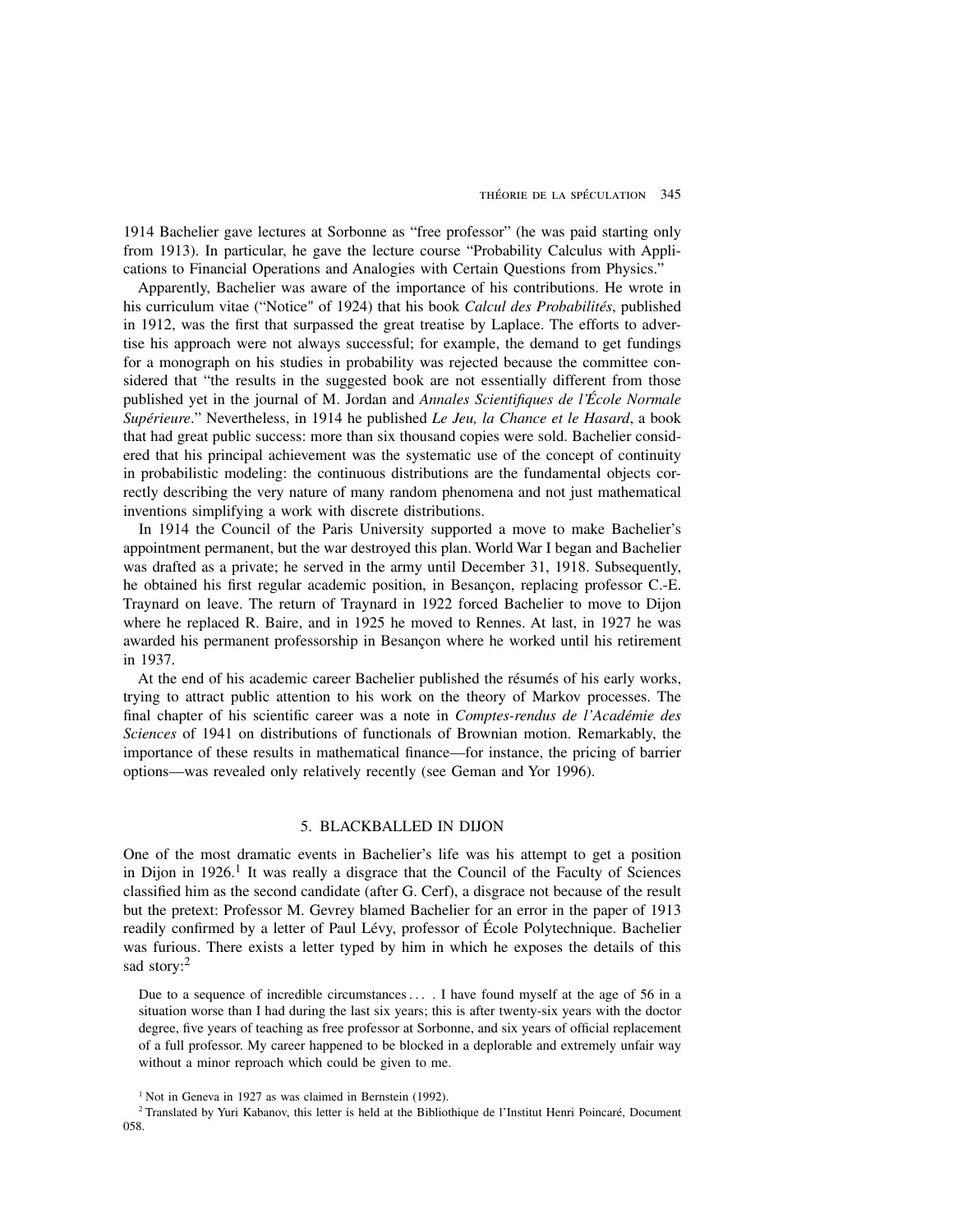...

...

...

The critique of M. Lévy is simply ridiculous: he accuses me of using ... continuous formulae for the case where they are, in fact, discontinuous, but a large number of experiments allow for an asymptotic approach.

M. Lévy noted that the first formula of the accused paper is the formula of Brownian motion.Exactly, but why is it criticized since it is I myself who presents it?

M. Lévy pretends not to know my other five large papers published in Annales de l'École normale and in Journal de Mathématiques pures et appliquées as well as various notes published elsewhere.

He has written a work of 300 pages on probability without even opening my book on the same subject, the book which is, in some respects, above the book by Laplace and which contains a lot of new results.

He does not know my work on scientific philosophy, which has the fourth edition available today (seven thousand copies).

Briefly, M. Lévy did not know my studies, completely, while writing the letter to M. Gevrey.

He did not know also the works of M. Cerf, as he himself confessed. Nevertheless, he recommended, explicitly, M.Cerf for the first rank.

Paul Lévy, apparently, was quite sincere in his report, misled by an erroneous interpretation of Bachelier's notation.The latter defined the Brownian motion as a limit, as  $\tau \to 0$ , of random functions that are linear on each interval  $[n\tau, (n+1)\tau]$  with derivatives v or  $-v$  taken at random with equal probabilities. The dependence of v on  $\tau$  (as  $c\tau^{-1/2}$ ) was omitted but always assumed by Bachelier. Of course, with a constant  $\nu$  the reasoning cannot be correct and Lévy no doubt had to write the extremely negative conclusion. To his surprise, several years later in the fundamental paper by Kolmogorov, whose mathematical genius he highly appreciated, Lévy found references to Bachelier works, including the thesis. Lévy also made a revision and observed that a number of properties of the Brownian motion had been discovered by Bachelier several decades earlier.To the honor of Paul Lévy, he wrote a letter with apologies and the two reconciled. But Lévy never appreciated the significance of Bachelier's contribution to financial theory. In his notebook<sup>3</sup> with abstracts of the most important works, Lévy gave the following comment on the thesis: "Too much on finance!"

### 6.THE BACHELIER HERITAGE

There is a traditional public view according to which Louis Bachelier was a mathematical prodigy whose remarkable insight had no impact on the development of the theory of stochastic processes, whose results were totally ignored by the probabilistic and financial communities, and who was underestimated by his supervisors, perhaps because the title of his thesis was not attractive to mathematicians.Unfortunately, certain historical research follows this legend. But our study of documents shows that this simplified story is far from being correct.

As we mentioned earlier, his thesis was published in one of the most prestigious mathematical journals upon the recommendation of Poincaré, as well as being published in a separate book.Very quickly, the results appeared in a book on applied probability (de Montessus 1908).This fact is quite remarkable, because in that period there were few

<sup>&</sup>lt;sup>3</sup> In the personal papers of Paul Lévy kept at the Jussieu Library of Mathematics.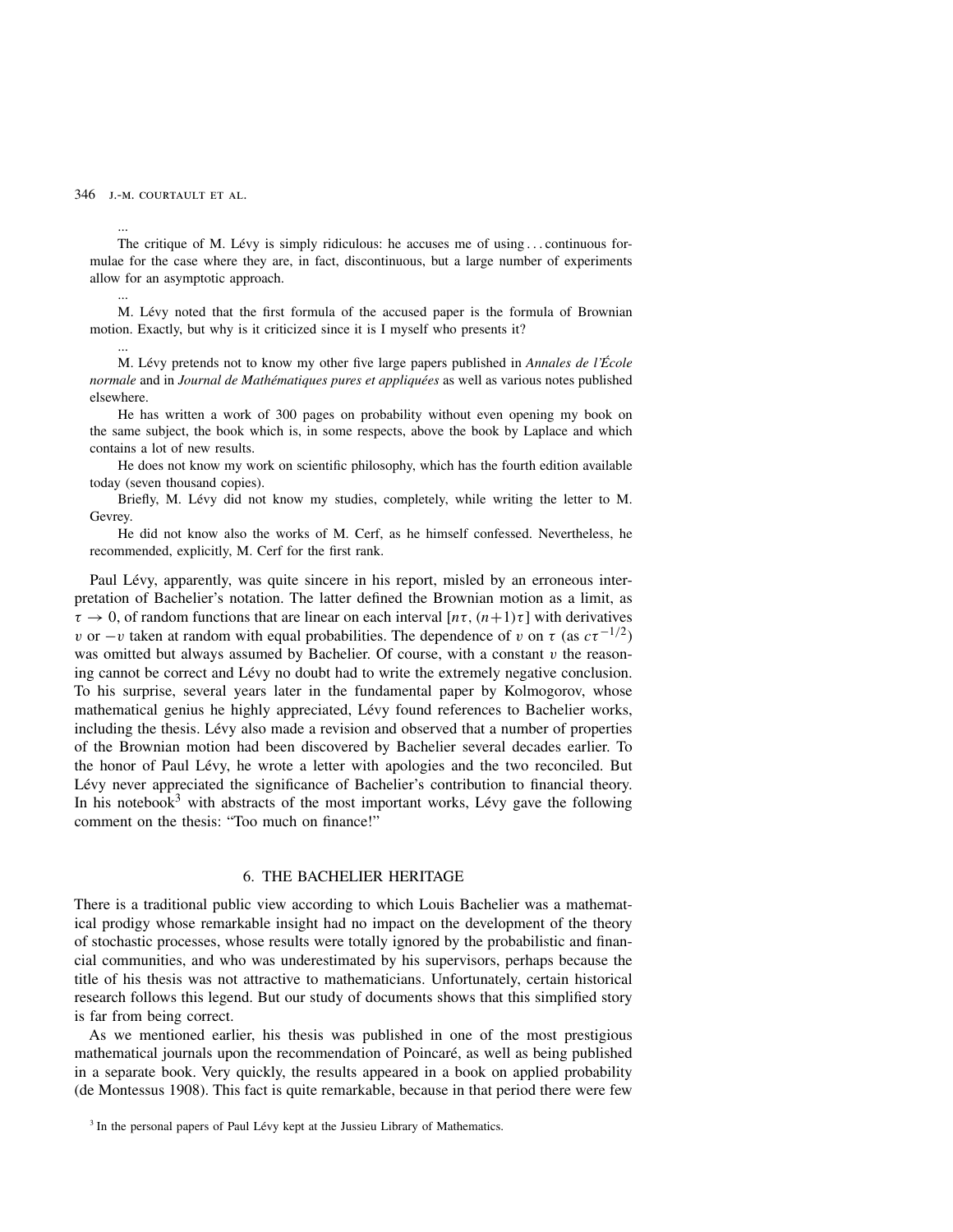books on probability. He successfully published his Calcul des Probabilités (it was not just a coincidence that the format was in-quarto as was the famous treatise of Laplace).

Did his ideas influence further studies? Without any doubt our answer is yes.The key paper of Kolmogorov (1931) on diffusion processes seems to be at least partially inspired by Bachelier's work.Roughly speaking, Kolmogorov, who was at this time at the zenith of his mathematical power, just after suggesting the axioms of probability which made it really a mathematical discipline, did the work suggested in Poincaré's comment on the thesis: he developed in full generality the analytical approach for continuous Markov processes.

It is worth noting that in spite of the fact that in modern English textbooks Brownian motion is traditionally referred to as the Wiener process, the original terminology suggested by W.Feller in his famous treatise An Introduction to Probability Theory and its Applications (1957) was the Wiener–Bachelier process.Another clear message about Bachelier's importance can be found on the very first page of another outstanding book: Diffusion Processes and their Sample Paths by K. Ito and H. McKean (1965).One can also find references to Bachelier in the early literature written by economists (see, e.g., Keynes 1921). Bernstein (1992) tells a story about how Bachelier's thesis and books were discovered in the United States by the pioneers of modern financial theory; see also Merton (1995).

### 7.BACHELIER'S PUBLISHED WORKS

### Books

- 1. Théorie de la spéculation, 1900, Gauthier-Villars, 70 pp.
- 2. Calcul des probabilités, 1912, Gauthier-Villars, Tome 1, 516 pp.
- 3. Le Jeu, la Chance et le Hasard, Bibliothèque de Philosophie scientifique, 1914, E.Flammarion, 320 pp.
- 4. Les lois des grands nombres du Calcul des Probabilités, 1937, Gauthier-Villars, v–vii, 36 pp.
- 5. La spéculation et le Calcul des Probabilités, 1938, Gauthier-Villars, v–vii, 49 pp.
- 6. Les nouvelles méthodes du Calcul des Probabilités, 1939, Gauthier-Villars, vviii, 69 pp.

### Papers

- 1. Théorie de la spéculation, Annales Scientifiques de l'École Normale Supérieure, 1900, pp.21–86.
- 2. Théorie mathématique du jeu, Annales Scientifiques de l'École Normale Supérieure, 1901, pp.143–210.
- 3. Théorie des probabilités continues, Journal de Mathématiques Pures et Appliquées, 1906, pp.259–327.
- 4. Étude sur les probabilités des causes, Journal de Mathématiques Pures et Appliquées, 1908, pp. 395–425.
- 5. Le problème général des probabilités dans les épreuves répétées, Comptes-rendus des Séances de l'Académie des Sciences, Séance du 25 Mai 1908, pp. 1085–1088.
- 6. Les probabilités à plusieurs variables, Annales Scientifiques de l'École Normale Supérieure, 1910, pp. 339–360.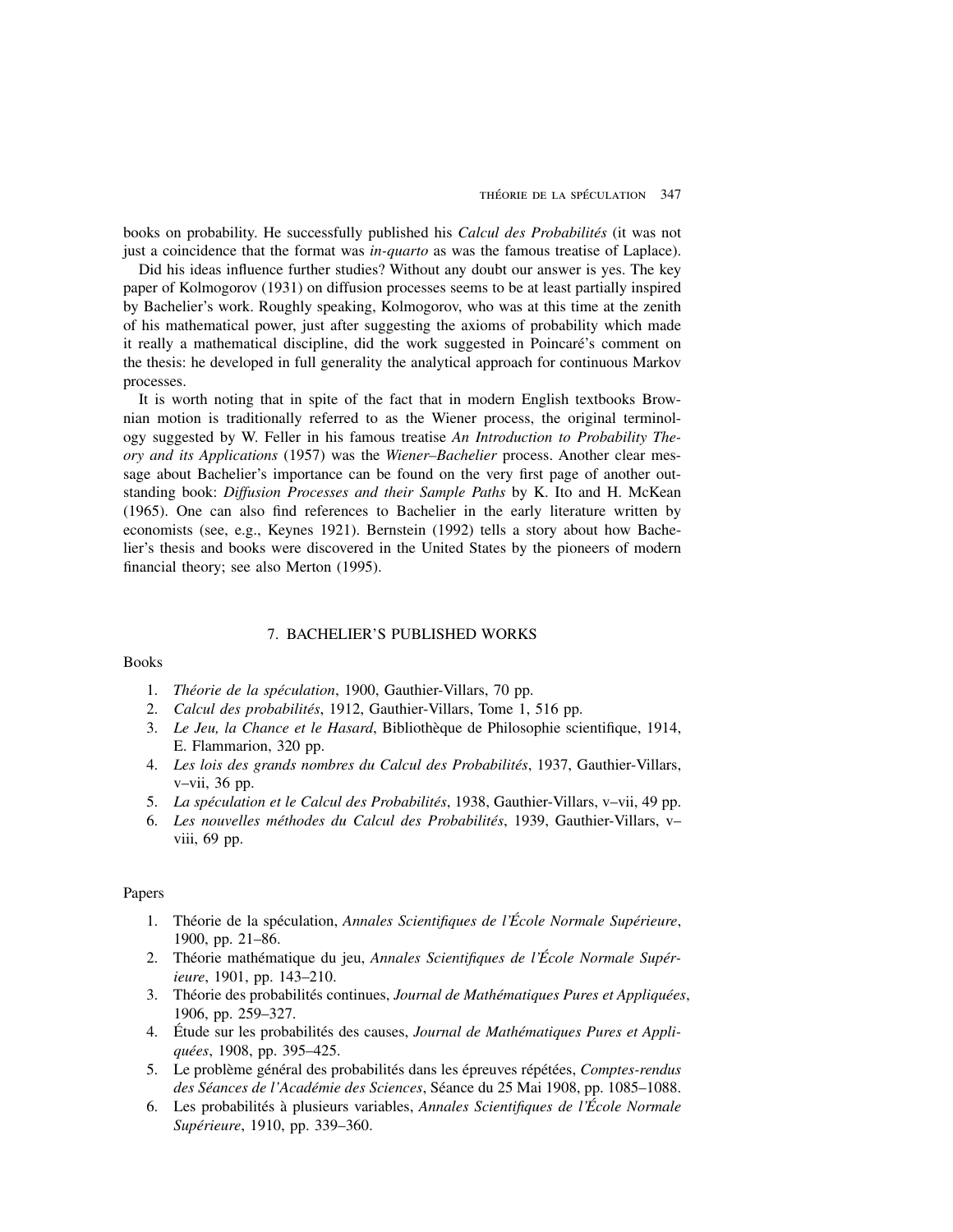- 7. Mouvement d'un point ou d'un système matériel soumis à l'action de forces dépendant du hasard, Comptes-rendus des Séances de l'Académie des Sciences, Séance du 14 Novembre 1910, présentée par M. H. Poincaré, pp. 852–855.
- 8. Les probabilités cinématiques et dynamiques, Annales Scientifiques de l'École Normale Supérieure, 1913, pp. 77–119.
- 9. Les probabilités semi-uniformes, Comptes-rendus des Séances de l'Académie des Sciences, Séance du 20 Janvier 1913, présentée par M. Appell, pp. 203–205.
- 10. La périodicité du hasard, L'Enseignement Mathématique, 1915, pp. 5–11.
- 11. Sur la théorie des corrélations, Comptes-rendus des Séances de la Société Mathématique de France, Séance du 7 Juillet 1920, pp. 42–44.
- 12. Sur les décimales du nombre  $\pi$ , Comptes-rendus des Séances de la Société Mathématique de France, Séance du 7 Juillet 1920, pp. 44–46.
- 13. Le problème général de la statistique discontinue, Comptes-rendus des Séances de l'Académie des Sciences, Séance du 11 Juin 1923, présentée par M. d'Ocagne, pp.1693–1695.
- 14. Quelques curiosités paradoxales du calcul des probabilités, Revue de Métaphysique et de Morale, 1925, pp.311–320.
- 15. Probabilités des oscillations maxima, Comptes-rendus des Séances de l'Académie des Sciences, Séance du 19 Mai 1941, pp. 836-838.

# APPENDIX: POINCARÉ'S REPORT\*

#### **Report on the Thesis of M. Bachelier, March 29, 1900**

The subject chosen by M. Bachelier is somewhat removed from those which are normally dealt with by our applicants. His thesis is entitled "Theory of Speculation" and focuses on the application of Probability Theory to the Stock Exchange.First, one might fear that the author has exaggerated the applicability of Probability Theory as has often been done. Fortunately, this is not the case; in his introduction and in the section entitled "Probability in Stock Exchange Operations" he strives to set limits within which one can legitimately apply this type of calculation. He does not exaggerate the range of his results and I do not think that he is deceived by his formulas.

What can one then legitimately conclude in such a field? It is clear, first, that the market prices of various types of operations have to obey certain laws.Thus one could imagine combinations of prices such that one can win with certainty; the author cites some examples of this. It is evident that such combinations will never occur, or if they do, they will not persist.The buyer believes in a probable rise, otherwise he would not buy, but if he buys, it is because someone sells to him, and this seller obviously believes in a probable decline. From this results that the market, considered as a whole, takes the mathematical expectation of all operations and of all combinations of operations to be zero.

What are the mathematical consequences of such a principle? If one supposes that the deviations are not very large, one may assume that the probability of a deviation from the quoted price does not depend on the absolute value of this price.Under these conditions the principle of mathematical expectation suffices to determine the probability law; one obtains Gauss's celebrated law of errors.

<sup>∗</sup> Poincar´e's Report was translated by Selime Baftiri-Balazoski and Ulrich Haussmann.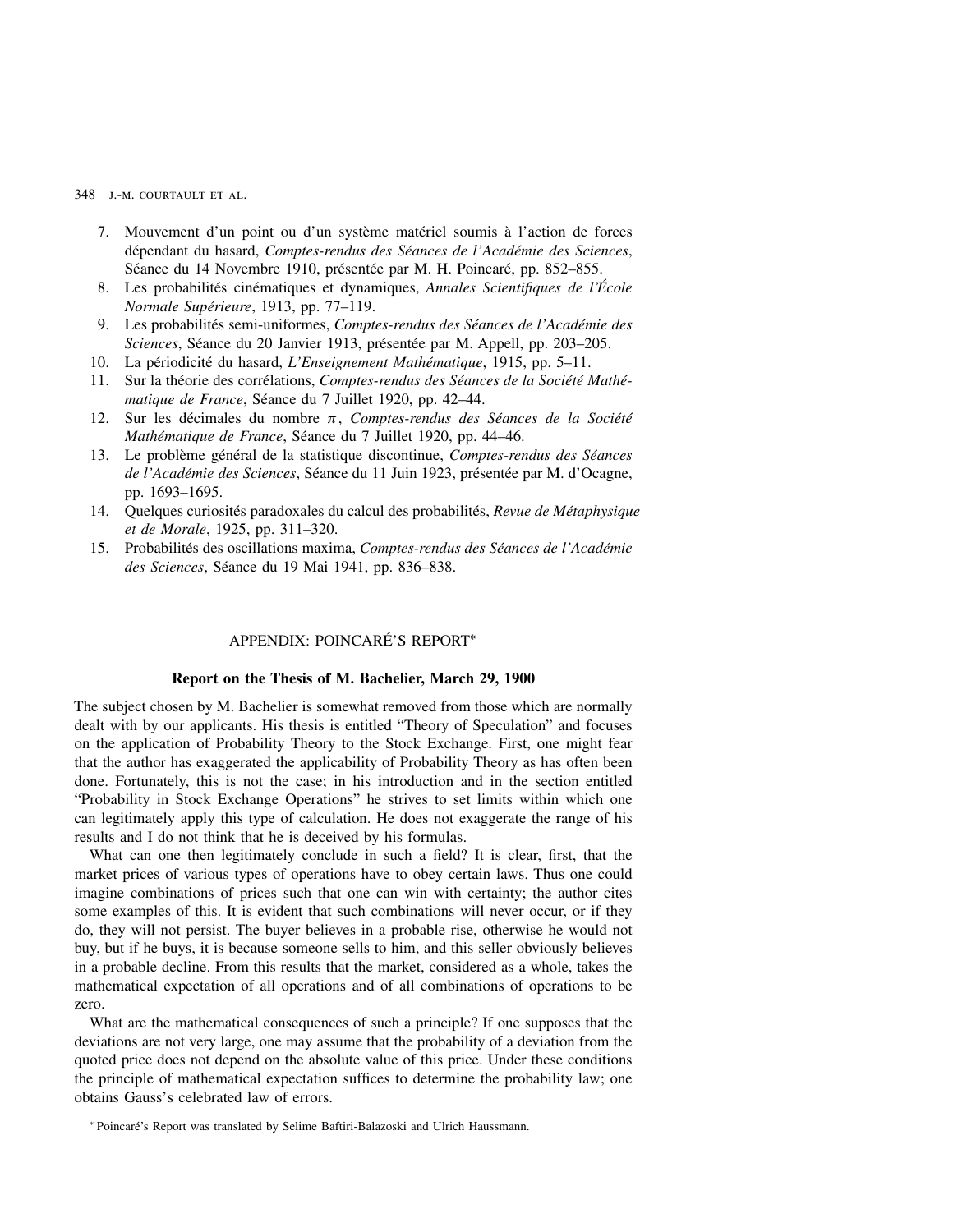As this law has been the object of numerous demonstrations which, for the most part, are logically incorrect, one should be cautious and examine closely this proof, or at least it is necessary to state in a precise manner the hypotheses made.Here the hypothesis which must be made is, as I have just said, that the probability of a deviation from the current market price is independent of the absolute value of this price. The hypothesis holds provided that the deviations are not too large. The author states this clearly, without perhaps, emphasizing it as much as he ought to.It is enough, nevertheless, that he has stated it explicitly so that his reasoning is correct.

The manner in which M.Bachelier deduces Gauss's law is very original, and all the more interesting in that his reasoning can be extended with a few changes to the theory of errors.He derives it in a chapter whose title may at first seem strange, for he calls it "Radiation of Probability." In fact, the author makes a comparison with the analytic theory of heat flow.A bit of thought shows that the analogy is real and the comparison is legitimate.The reasoning of Fourier, almost without change, is applicable to this problem so different from the one for which it was originally created.It is regrettable that M.Bachelier did not develop this part of his thesis further.He could have entered into the details of Fourier's analysis. He did, however, say enough about it to justify Gauss's law and to foresee cases where it would no longer hold.

Once Gauss's law is established, one can easily deduce certain consequences susceptible to experimental verification. Such an example is the relation between the value of an option and the deviation from the underlying.One should not expect a very exact verification.The principle of the mathematical expectation holds in the sense that, if it were violated, there would always be people who would act so as to re-establish it and they would eventually notice this. But they would only notice it if the deviations were considerable.The verification, then, can only be gross.The author of the thesis gives statistics where this happens in a very satisfactory manner.

M.Bachelier then examines a problem that at first would seem to give rise to some very complicated calculations.What is the probability that a certain market price be attained before a certain date? In writing the equation of the problem, one is led to a multiple integral in which there are as many  $\int$  signs superimposed as there are days before the date fixed. This equation seems at first intractable. The author solves it by a short, simple and elegant argument; moreover he remarks on the analogy with M. André's reasoning on the ballot problem. But this analogy is not strict enough to diminish in any way the originality of this ingenious artifice.The author uses it with equal success for other similar problems.

In summary, we are of the opinion that there is reason to authorize M.Bachelier to have his thesis printed and to submit it.

Appell Poincaré J. Boussinesq

#### **REFERENCES**

BERNSTEIN, P. L. (1992): Capital Ideas. New York: The Free Press, 1992.

COOTNER, P., ed. (1964): The Random Character of Stock Market Prices. Cambridge, Massachusetts, MIT Press.

de Montessus, R. (1908): Leçons élémentaires sur le Calcul des Probabilités. Paris: Gauthier-Villars.